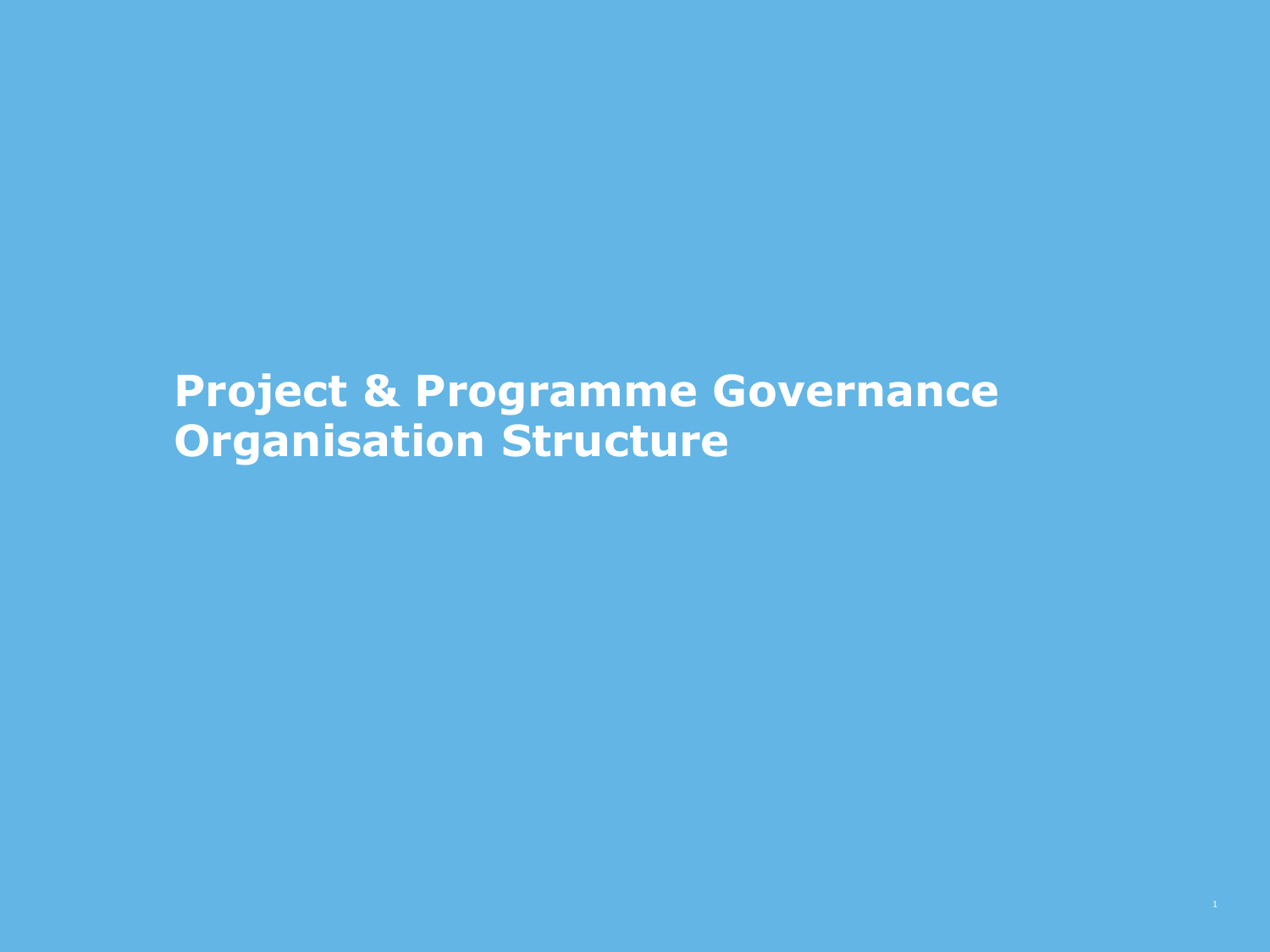### Project Governance Structure - Objectives

**The objective of this document is to set out proposed Project Governance policies. The key items addressed in this strategy are as follows –**

- **Establish** the Project Governance structure including members of each stakeholder group, lines of reporting, key inputs from each stakeholder and meeting frequency
- **Define** the key activities that each stakeholder group will be responsible for as part of the Project Governance structure
- **Establish** the Operational Governance structure including members of each stakeholder group, lines of reporting, key inputs from each stakeholder and meeting frequency
- **Define** the key activities that each stakeholder group will be responsible for as part of the Operational Governance structure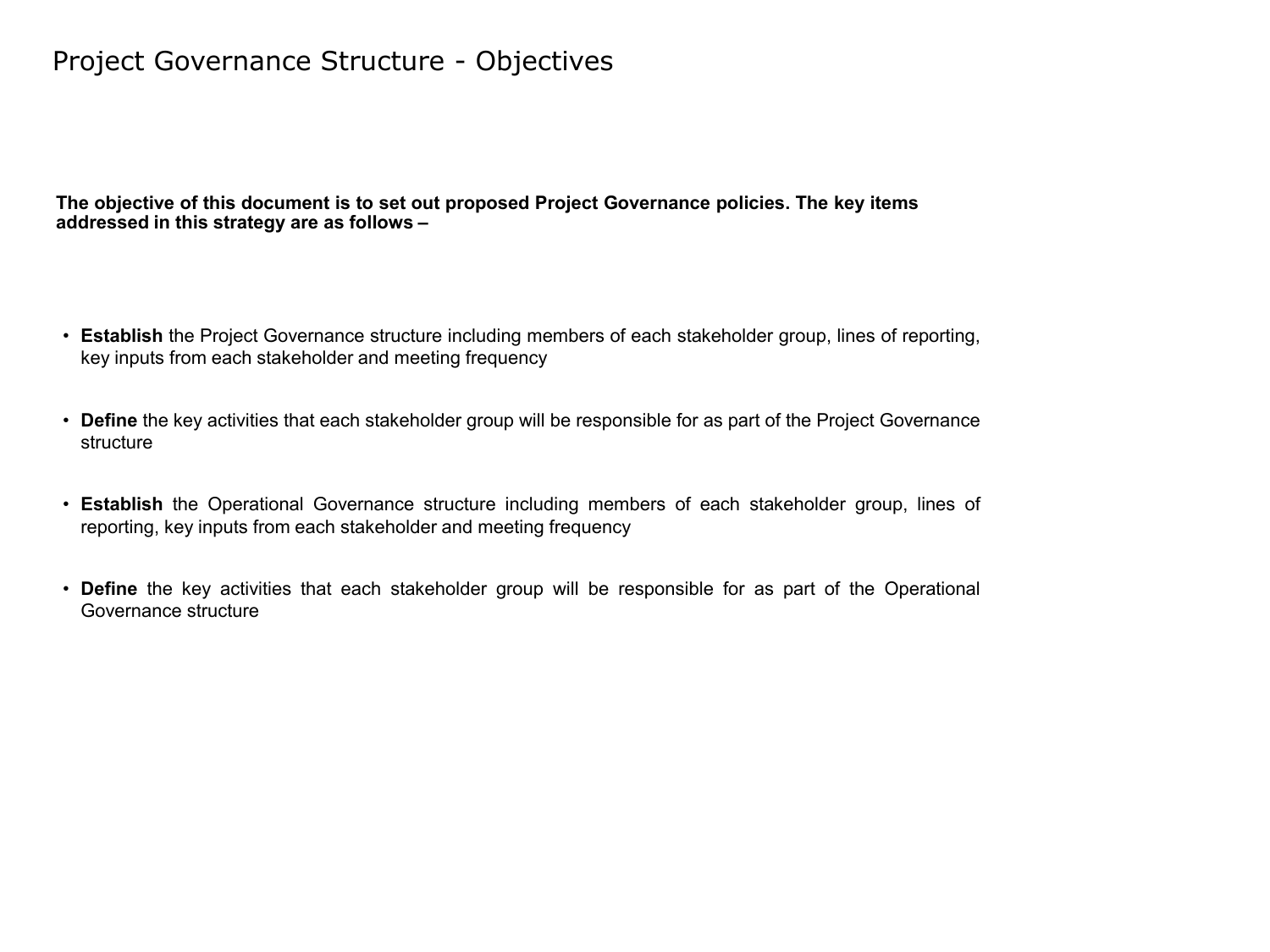# **ESBS ETB Payroll Project Team**



An Roinn Oideachais agus Scileanna Department of<br>Education and Skills

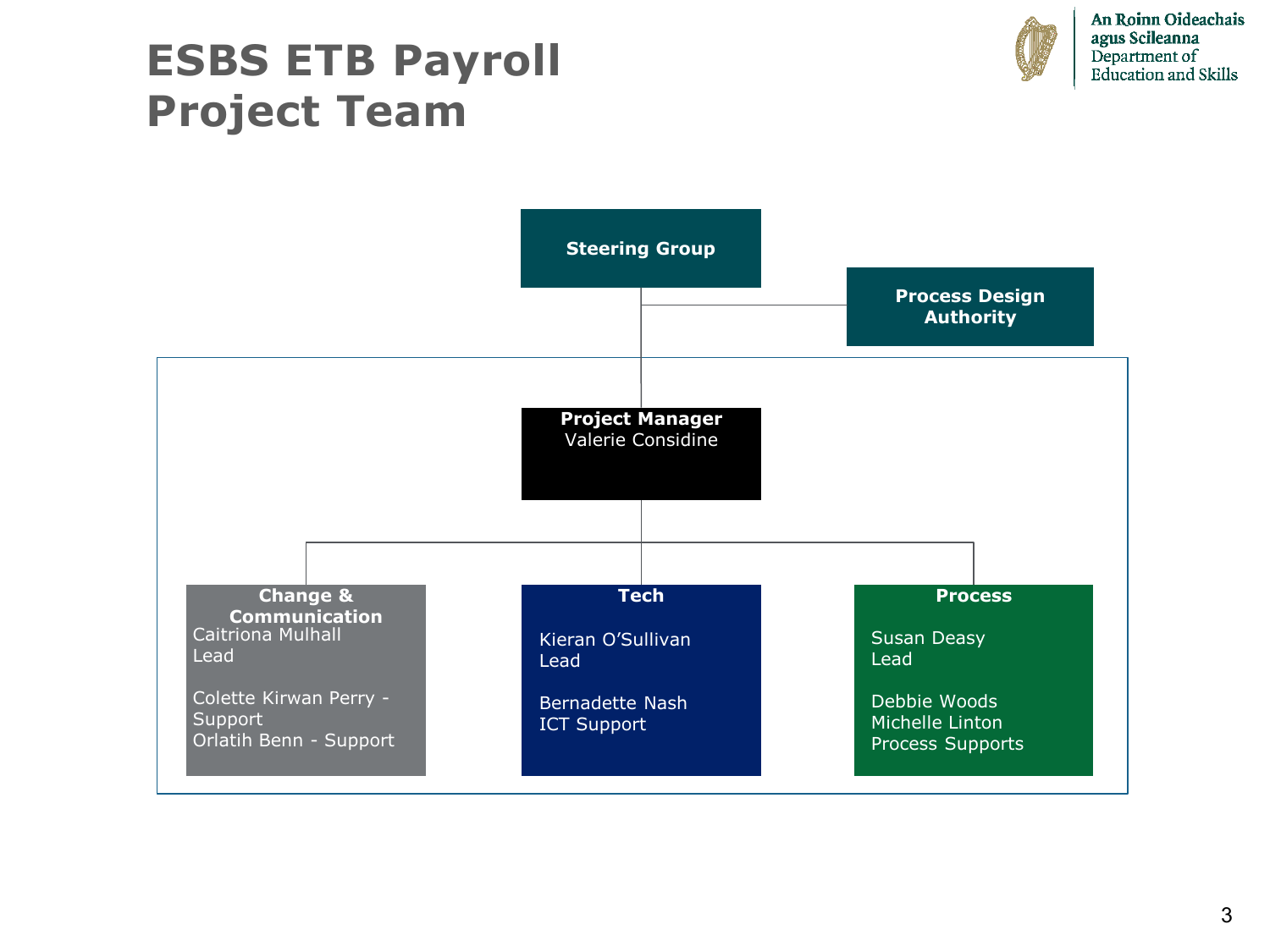# **Project Governance Structure**



| <b>Project Governance</b> | <b>Frequency</b> | <b>Key Inputs</b>                                                                                |
|---------------------------|------------------|--------------------------------------------------------------------------------------------------|
| <b>Steering Group</b>     | Every 6 weeks    | Project Status Updates<br>• Outputs from the PDA<br>Updates from Key Activities<br>Risk Register |
| Process Design Authority  | Every 6 weeks    | • Process Material<br>• Key Project Content                                                      |
| Focus Group               | Every 4/6 weeks  | • Process Material                                                                               |
| Project Team              | N/A              |                                                                                                  |

1. OSD - Organisation support and development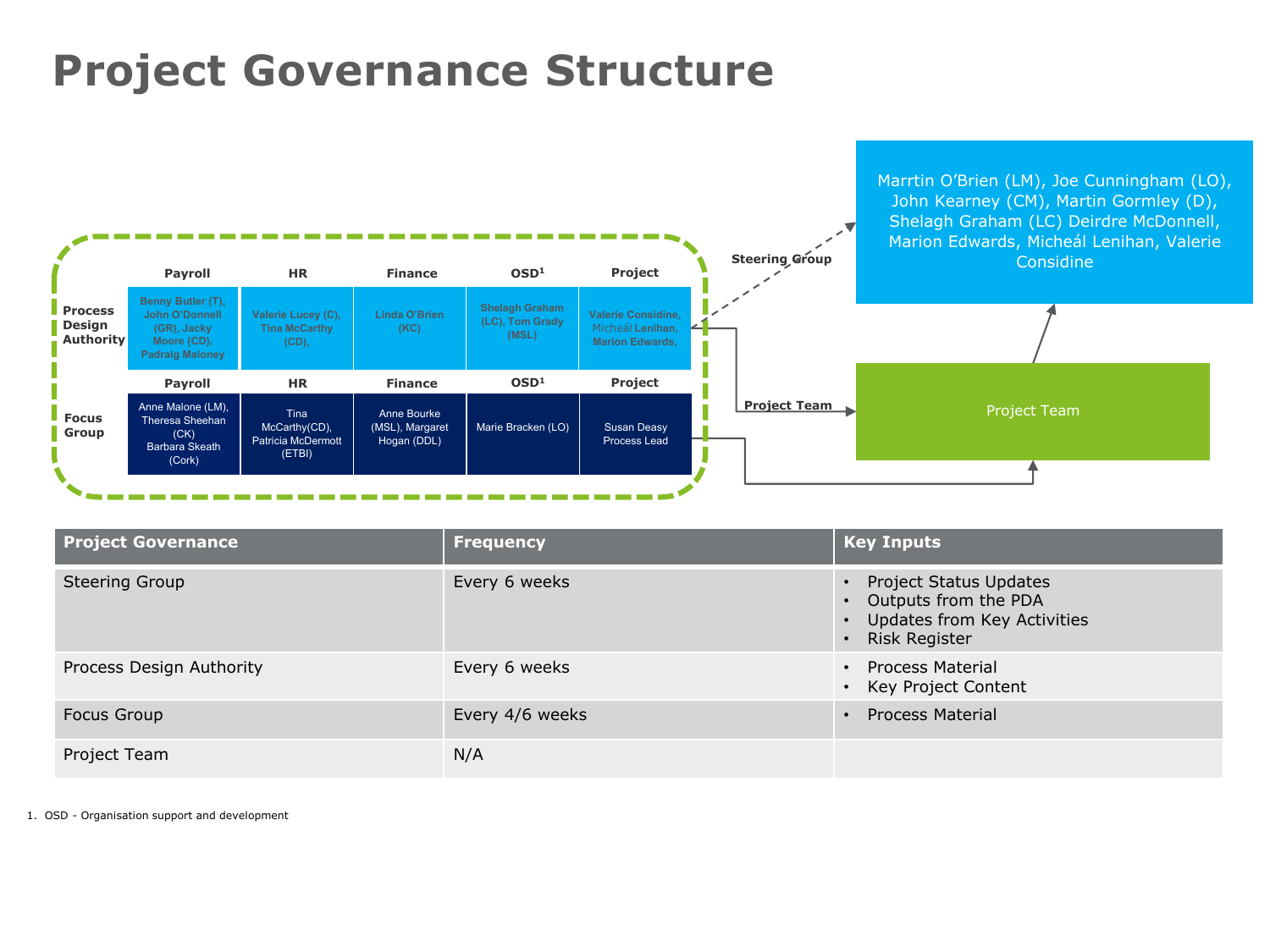

An Roinn Oideachais agus Scileanna Department of Education and Skills

# **Department/Sector Programme Governance Structure**



1. OSD - Organisation support and development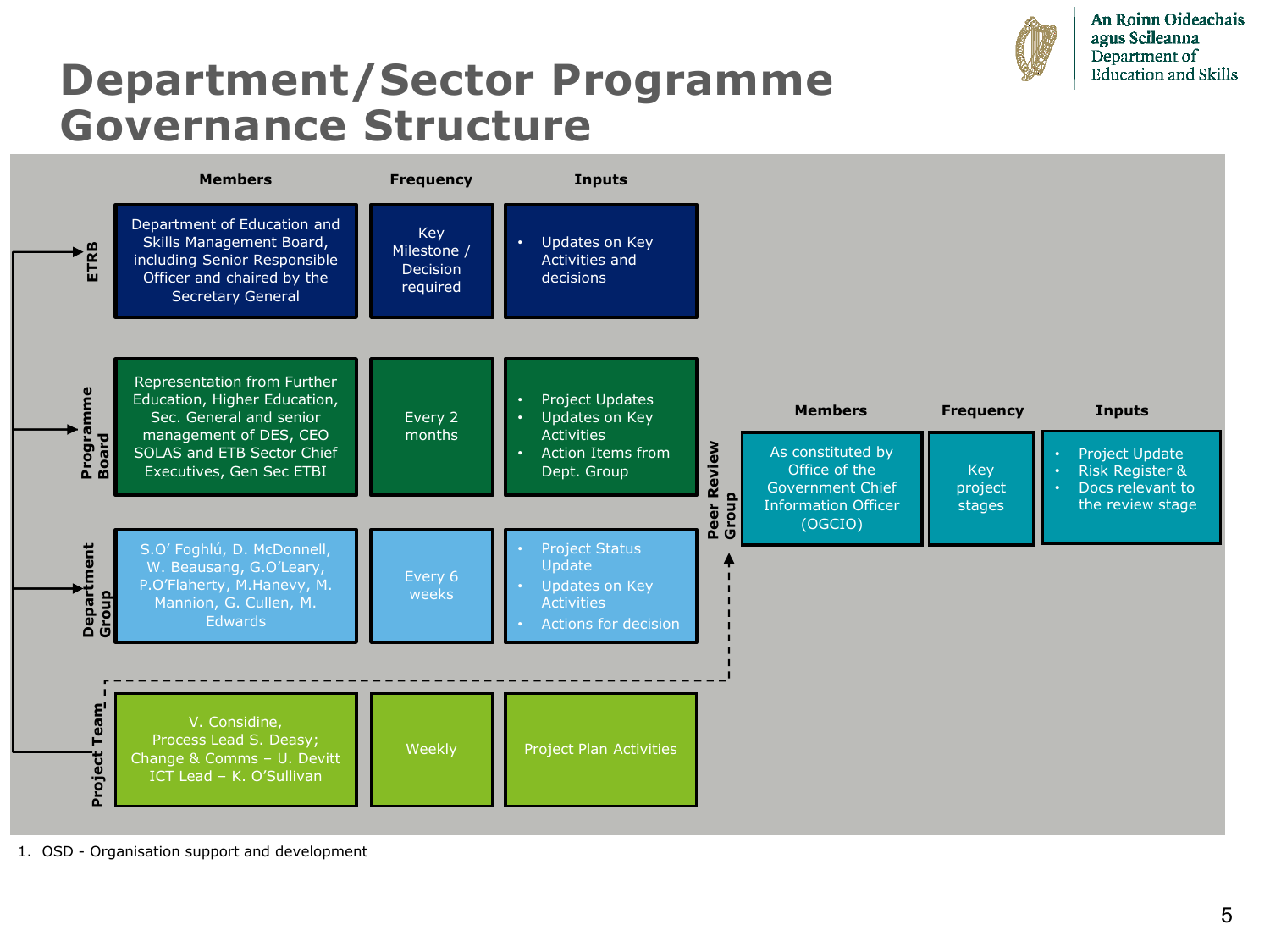### Project Governance Structure

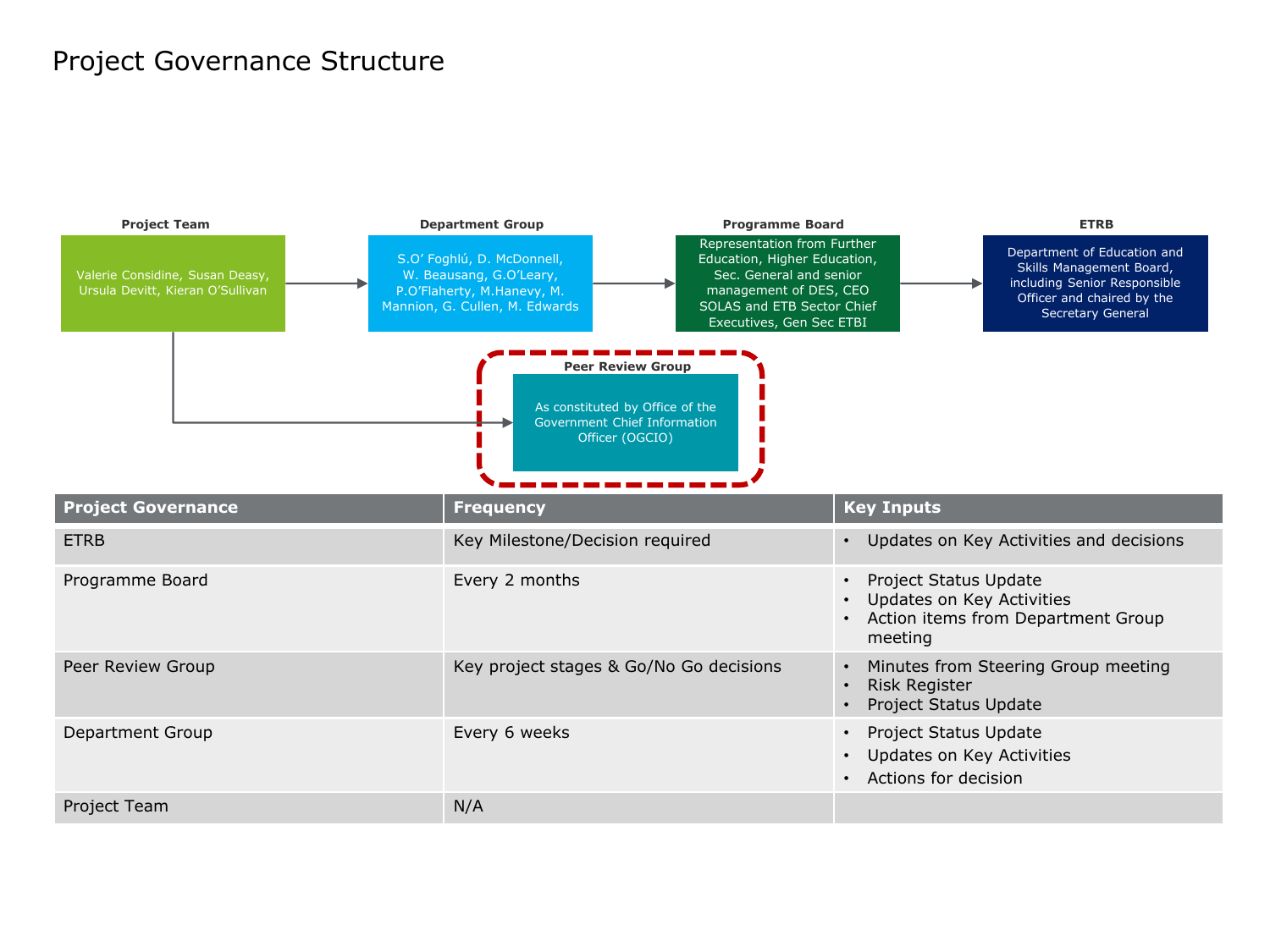## **Project Governance Structure**



**SG**: Steering Group **PDA**: Process Design Authority **SME**: Subject Matter Expert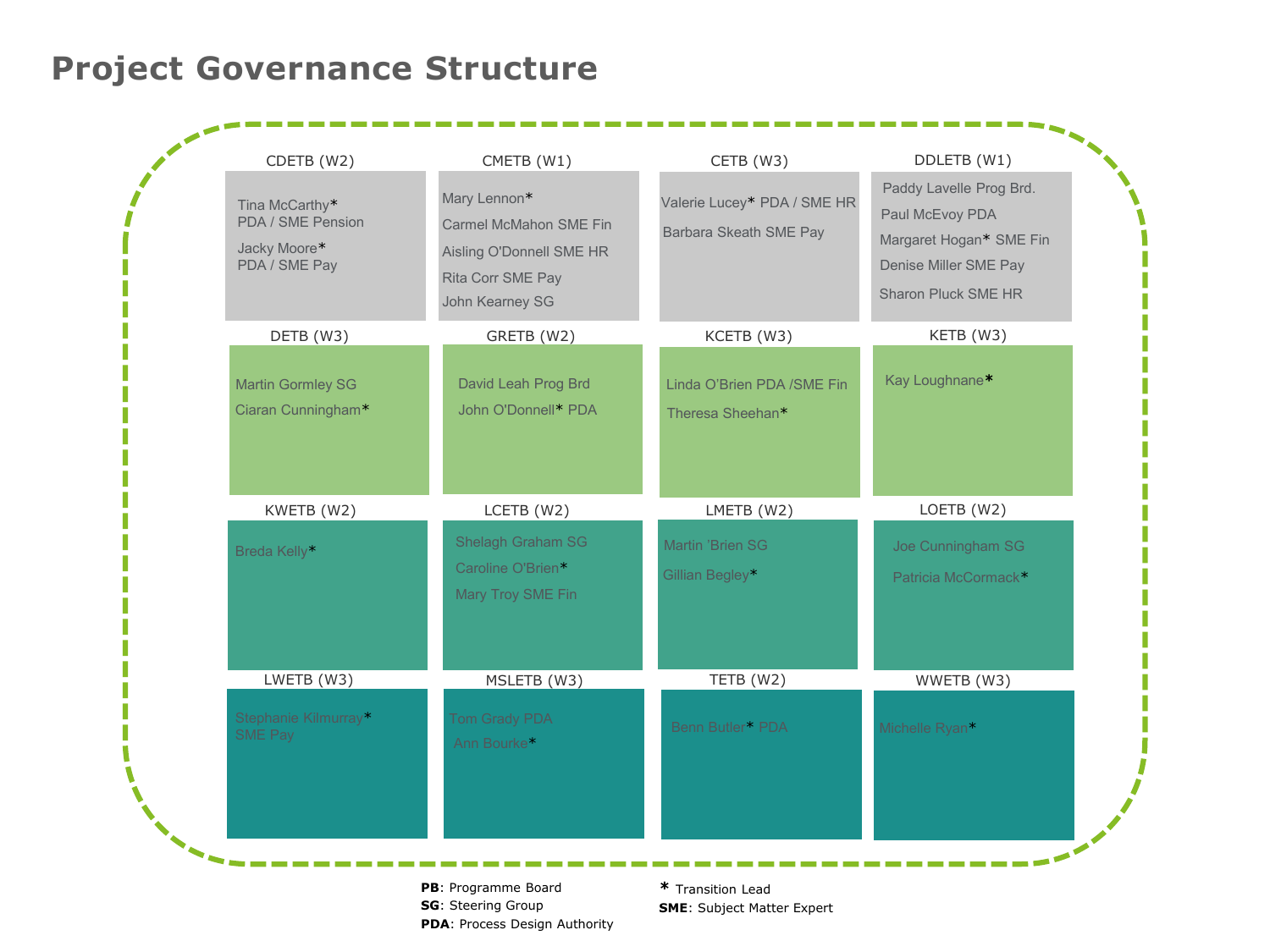## **ESBS Project and ETB Transition Lead Team**

An Roinn Oideachais agus Scileanna Department of<br>Education and Skills

#### **OSD** Project Manager Valerie Considine  $\bullet$  . Payroll Finance ETB Transition Lead Change and HR Process Lead Tech Lead Comms Lead\* Susan Deasy Kieran O'Sullivan Ursula Devitt IT

| <b>ETB Transition Lead</b>                       |                            |                                                    |                                        |                                  |                                    |                                  |                                   |
|--------------------------------------------------|----------------------------|----------------------------------------------------|----------------------------------------|----------------------------------|------------------------------------|----------------------------------|-----------------------------------|
| CD ETB<br>Jacky Moore<br>Tina<br><b>McCarthy</b> | CM ETB<br>Mary Lennon      | C ETB<br><b>Suzanne Mullins</b><br>& Valerie Lucey | <b>DDL ETB</b><br>M. Hogan             | D ETB<br>Ciaran<br>Cunningham    | <b>GRETB</b><br>John O'Donnell     | <b>KC ETB</b><br>Theresa Sheehan | K ETB<br>Kay<br>Loughnane         |
| <b>KW ETB</b><br>Breda Kelly                     | LC ETB<br>Caroline O'Brien | LM ETB<br><b>Gillian Begley</b>                    | LO ETB<br>Patricia<br><b>McCormack</b> | LW ETB<br>Stephanie<br>Kilmurray | <b>TETB</b><br><b>Benny Butler</b> | <b>MSL ETB</b><br>Ann Bourke     | <b>WW ETB</b><br>Michelle<br>Ryan |

### Payroll Project Team **ETB** Project Board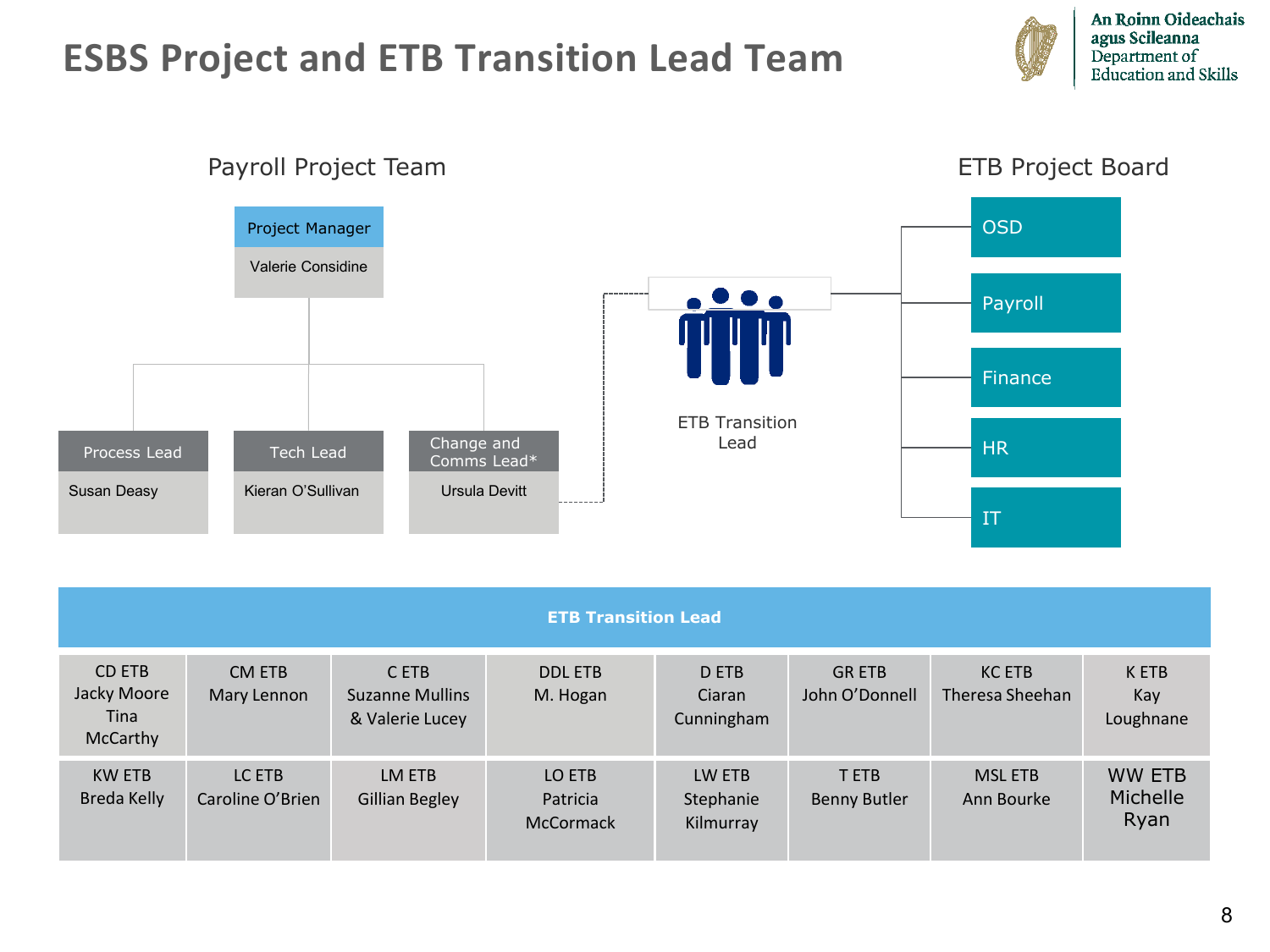## **ESBS Project and CoreHR Team**



| Governance<br>Level 4 | <b>Steering Group &amp; Programme Sponsor</b> |                     |                           |                                   |                          |
|-----------------------|-----------------------------------------------|---------------------|---------------------------|-----------------------------------|--------------------------|
|                       | <b>CoreHR Programme</b>                       |                     | <b>Customer Programme</b> |                                   |                          |
| Governance<br>Level 3 | CoreHR<br>Programme<br>Director               | Niall O'Donaill     |                           | Customer<br>Programme<br>Director | <b>Deirdre McDonnell</b> |
| Governance<br>Level 2 | Programme<br>Manager                          | <b>Eoin Dunphy</b>  |                           | Customer<br>Programme<br>Manager  | <b>Ann Fitzpatrick</b>   |
| Governance<br>Level 1 | Project<br>Manager                            | <b>Brian Cooney</b> |                           | Customer<br>Project<br>Manager    | <b>Valerie Considine</b> |
|                       | Team<br>Team<br>Members<br>Members            | Team<br>Members     | Team<br>Members           | Team<br><b>Members</b>            | Team<br>Members          |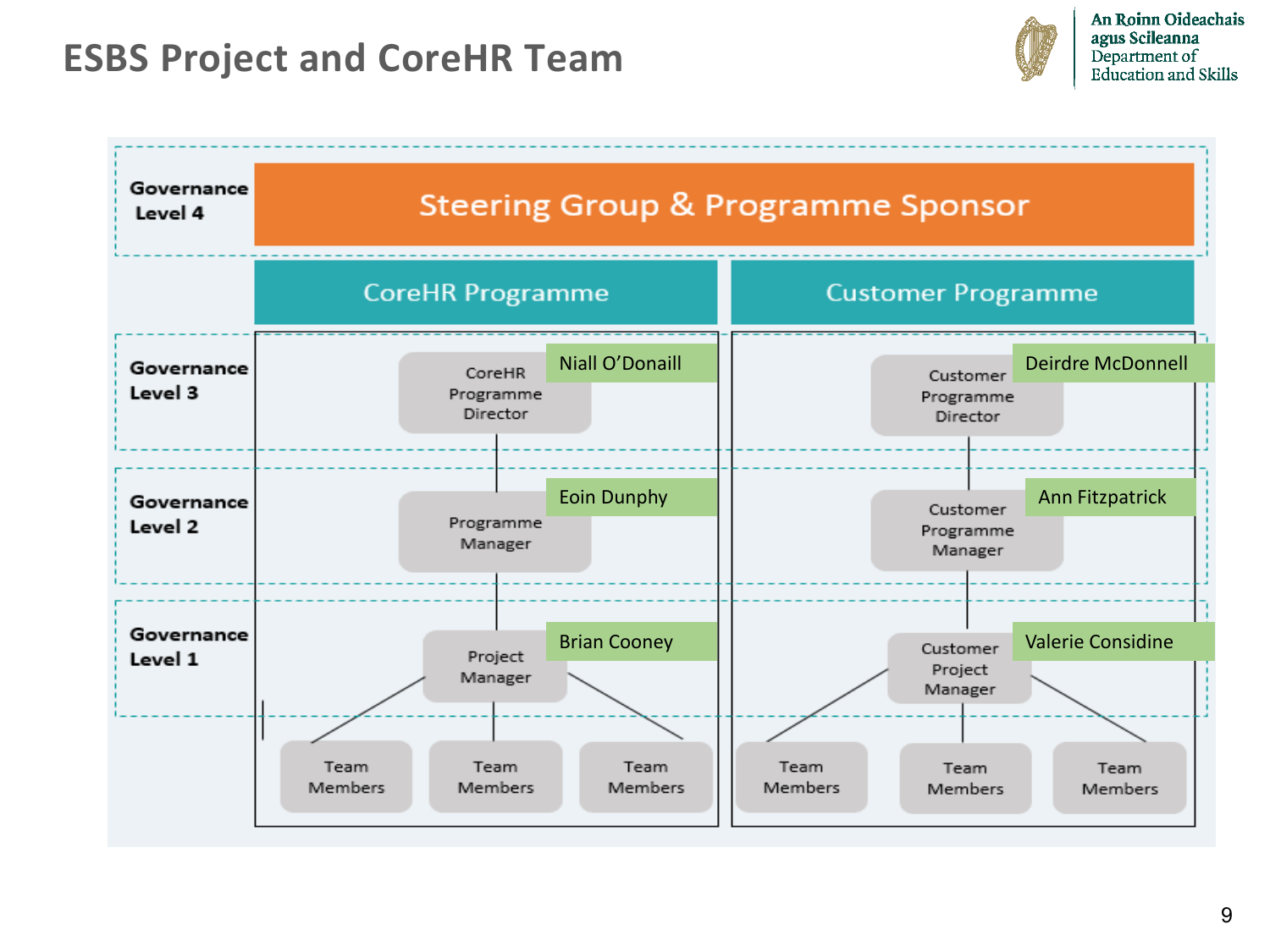## Project Governance – Key activities

| <b>Group</b>              | <b>Key activities</b>                                                                                                                                                                                                                                                                                                                                                                                                                                                                                                                                                                                                                                                                                                                                                                                     |
|---------------------------|-----------------------------------------------------------------------------------------------------------------------------------------------------------------------------------------------------------------------------------------------------------------------------------------------------------------------------------------------------------------------------------------------------------------------------------------------------------------------------------------------------------------------------------------------------------------------------------------------------------------------------------------------------------------------------------------------------------------------------------------------------------------------------------------------------------|
| <b>ETRB</b>               | Establishing good governance practices e.g. open dialogue; confidentiality; challenging but supportive environment<br>$\bullet$<br>Resolving and mitigating programme level risks and issues<br>Providing necessary approvals and decision on the reform programme<br>Monitoring progress against plans through progress reporting and review<br>Ensuring consistency of approach to cross-cutting issues across the sector and support joint initiatives as appropriate<br>Managing the interdependencies between internal and external stakeholders<br>Influencing key stakeholders<br>Leading communication on the overall reform agenda in the sector                                                                                                                                                 |
| Peer Review<br>Group      | Reviewing project progress ensuring compliance with the scope of project<br>$\bullet$<br>Monitoring progress of Project tender specifications<br>Reviewing and agreeing reports prepared by the Process Manager consisting of key actions, decisions, risks, issues, and<br>mitigation strategies.<br>Influencing key stakeholders                                                                                                                                                                                                                                                                                                                                                                                                                                                                        |
| Programme<br><b>Board</b> | Ensuring that the programme office process is being implemented<br>Identifying, scoping and planning new project areas<br>Resolving and mitigating programme level risks and issues<br>Providing necessary approvals and decision on the reform programme<br>Monitoring progress against plans through progress reporting and review<br>Securing and allocating resources appropriately (in accordance with agree priorities) across the programme<br>$\bullet$<br>Ensuring consistency of approach to cross-project issues<br>Managing the interdependencies between internal and external stakeholders<br>Providing solutions to issues escalated from project steering groups which have implications for the overall programme<br>Ensuring resource allocation is aligned with project prioritisation |
| Department<br>Group       | Resolving and mitigating Steering Group level risks and issues<br>$\bullet$<br>Providing necessary approvals and decision on the ESBS programme<br>Monitoring progress against plans through progress reporting and review<br>$\bullet$<br>Securing and allocating resources appropriately<br>Managing the interdependencies between internal and external stakeholders<br>Influencing key stakeholders<br>$\bullet$                                                                                                                                                                                                                                                                                                                                                                                      |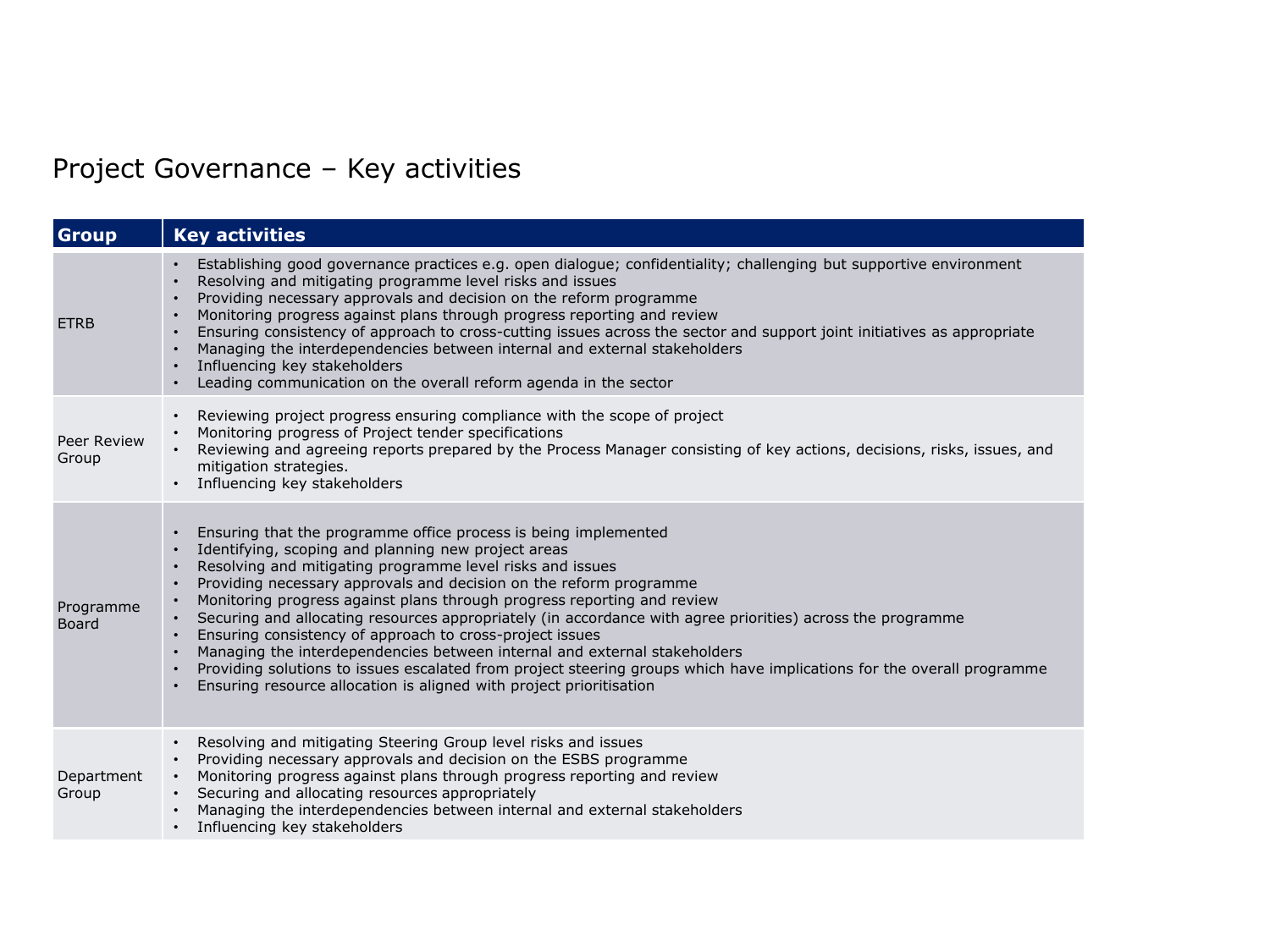## Project Governance – Key activities

| <b>Group</b>                                   | <b>Key activities</b>                                                                                                                                                                                                                                                                                                                                                                                                                                                                                                                                                                                                                                                                            |
|------------------------------------------------|--------------------------------------------------------------------------------------------------------------------------------------------------------------------------------------------------------------------------------------------------------------------------------------------------------------------------------------------------------------------------------------------------------------------------------------------------------------------------------------------------------------------------------------------------------------------------------------------------------------------------------------------------------------------------------------------------|
| Steering<br>Group                              | Reviewing and approve of project plan<br>Approving of progress reports and project updates<br>Setting expectation for time, budget and quality<br>Resolving issues escalated to group by the Project Manager, Design Authority or member of the steering group<br>Escalating unresolved issues to the appropriate governance group for resolution<br>Providing/authorising resources and or funds to the project<br>Reviewing role and function of project Design Authority as appropriate<br>Ensuring project related strategies are in place and implemented including risk management, stakeholder engagement,<br>benefits realisation and change management                                  |
| <b>Process</b><br>Design<br>Authority<br>Group | Participating in the design process, reviewing and approving the deliverables presented to it<br>Approving any proposed variance from the agreed standards<br>Reviewing summary reports prepared by the Process Lead consisting of key actions, decisions, risks and mitigation<br>strategies.<br>Providing timely and useful information during the design process<br>Resolve design issues escalated to it by the project manager<br>Escalate unresolved issues to the project steering group                                                                                                                                                                                                  |
| Technical<br>Advisory<br>Group                 | Bringing an informed key stakeholder and subject matter expert perspective in relation to technical design, and providing<br>$\bullet$<br>related advice, guidance and support for the ESBS Project Team<br>Participating in the design process and reviewing and approving the deliverables presented to it, with a view to ensuring<br>$\bullet$<br>deliverables and the system design are fit for purpose / aligned to the standard processes and requirements of the tender.<br>Reviewing and agreeing summary reports prepared by the Process Lead and consisting of key actions, decisions, risks,<br>issues, and mitigation strategies.                                                   |
| <b>Focus Group</b>                             | Providing specific subject matter expert advice for the development of a Payroll solution from the ETB sector by<br>$\bullet$<br>identifying changes and requirements for the sector<br>Participating in meetings and reviewing draft project outputs<br>$\bullet$<br>To provide timely and useful information, feedback and comment on draft project outputs before being presented to the<br>Design Authority and Steering Group for approval and sign off<br>• Identify risks associated with the Payroll Shared Services solution and the impacts it may have on ETB's<br>Facilitate access to relevant people and networks for the purpose of data collection, validation and communication |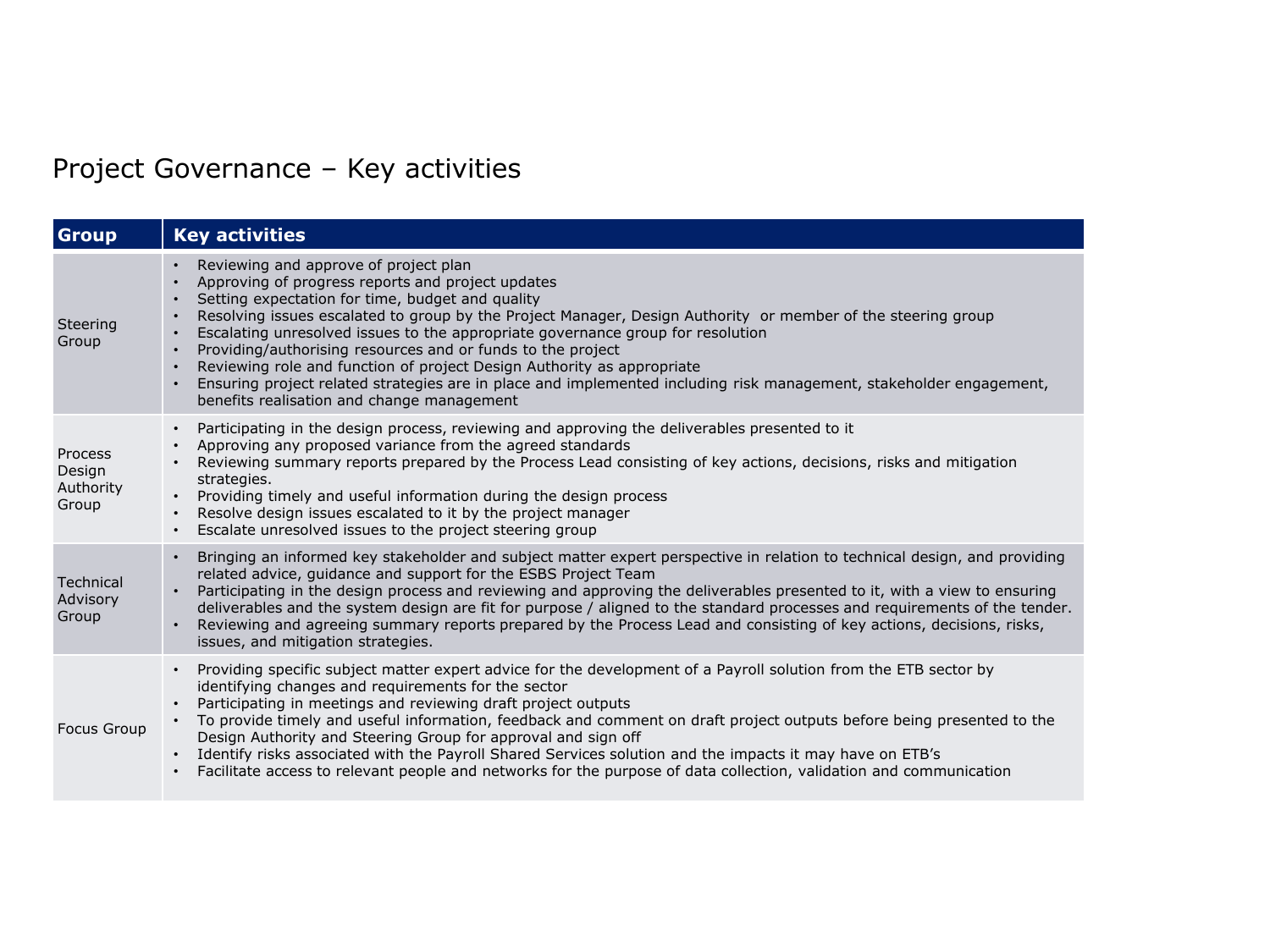## Project Governance – Key activities (Other Stakeholders)

| <b>Group</b>                                    | <b>Key activities</b>                                                                                                                                                                                                                                                                                                                                                                                                                                                                                                                                                                                                                                                                                                                                                                                                                                                                                                                                                           |
|-------------------------------------------------|---------------------------------------------------------------------------------------------------------------------------------------------------------------------------------------------------------------------------------------------------------------------------------------------------------------------------------------------------------------------------------------------------------------------------------------------------------------------------------------------------------------------------------------------------------------------------------------------------------------------------------------------------------------------------------------------------------------------------------------------------------------------------------------------------------------------------------------------------------------------------------------------------------------------------------------------------------------------------------|
| <b>Public Service</b><br>Reform Office<br>(PSR) | Driving and communicating Public Service Reform and accountability across the Education and Training Sector and report<br>$\bullet$<br>to the Education and Training Reform Board and to the Department of Public Expenditure and Reform on progress against<br>plans<br>Co-ordinating development and implementation of the Integrated Reform Delivery Plan (IRDP), the Shared Services<br>(including procurement) Plan and the External Service Delivery Plan for the sector and align the Public Service Reform<br>Programme with the Departments Statement of Strategy<br>Introducing Programme and Project Management structures and methodologies across the Department and the Sector to<br>ensure planning, monitoring and control and delivery of programmes and projects related to the IRDP. Ensure programme<br>and project governance arrangements are fit for purpose to deliver on the commitments of the Department's Integrated<br>Reform Delivery Plan (IRDP) |
| Senior<br>Responsible<br>Officer (SRO)          | Responsible for the business area<br>Ensuring that the project is focused on the objectives, product delivery and forecast benefits<br>Responsible for successful delivery of the project on time, within budget and within quality parameters.<br>Appoints the project's Key Executive and the Strategic Sponsor as appropriate. The person sits on the Education and<br>Training Reform Board (ETRB), and the relevant Programme Board.                                                                                                                                                                                                                                                                                                                                                                                                                                                                                                                                       |
| Change<br>Board                                 | Overarching function of the Change Control Board is to consider ESBS Project Change Control Notices<br>Make recommendations to the Programme Board/Contracting Authority on whether the change should be implemented,<br>delayed, deferred or cancelled Process                                                                                                                                                                                                                                                                                                                                                                                                                                                                                                                                                                                                                                                                                                                 |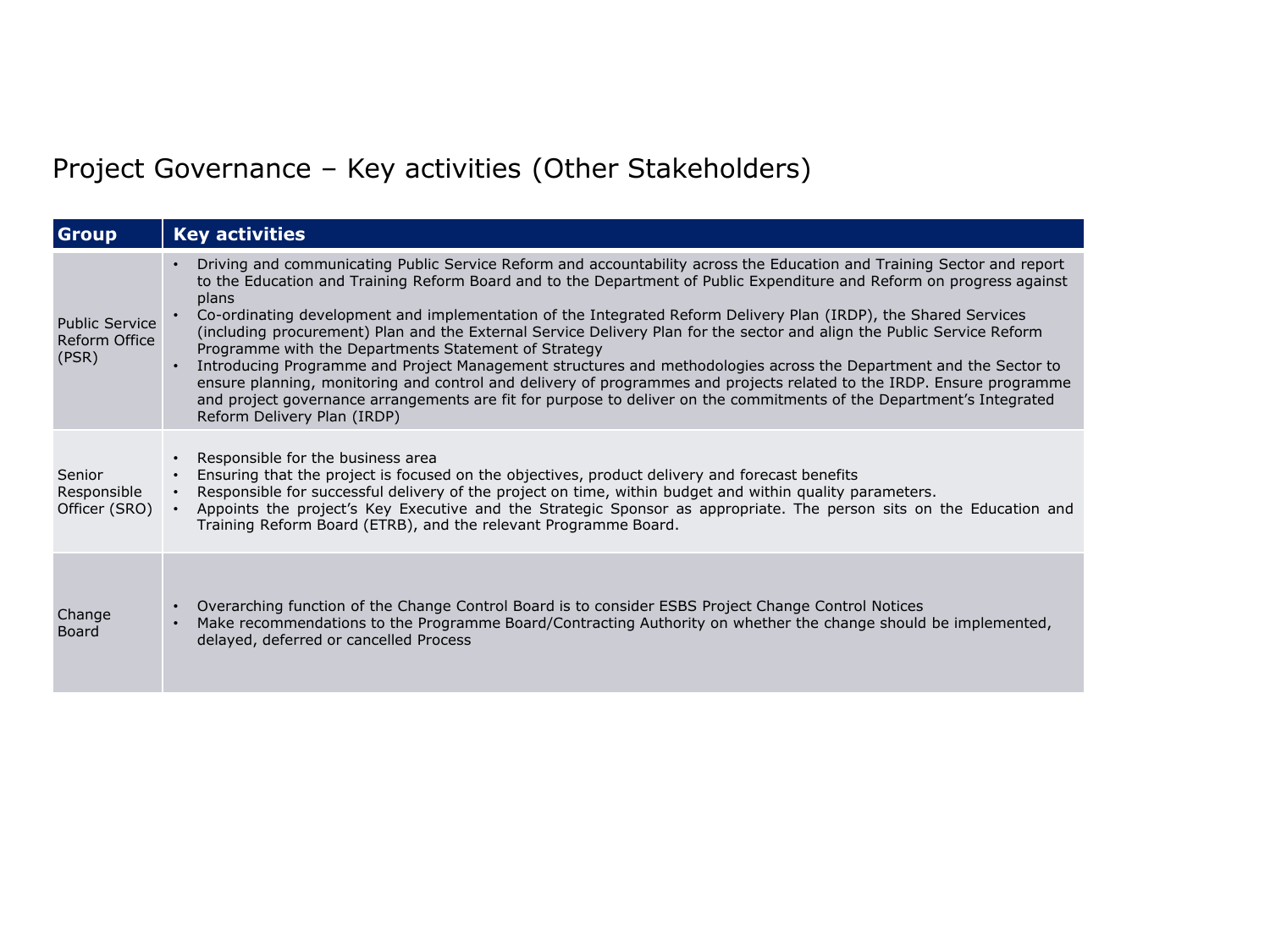**Operational Governance**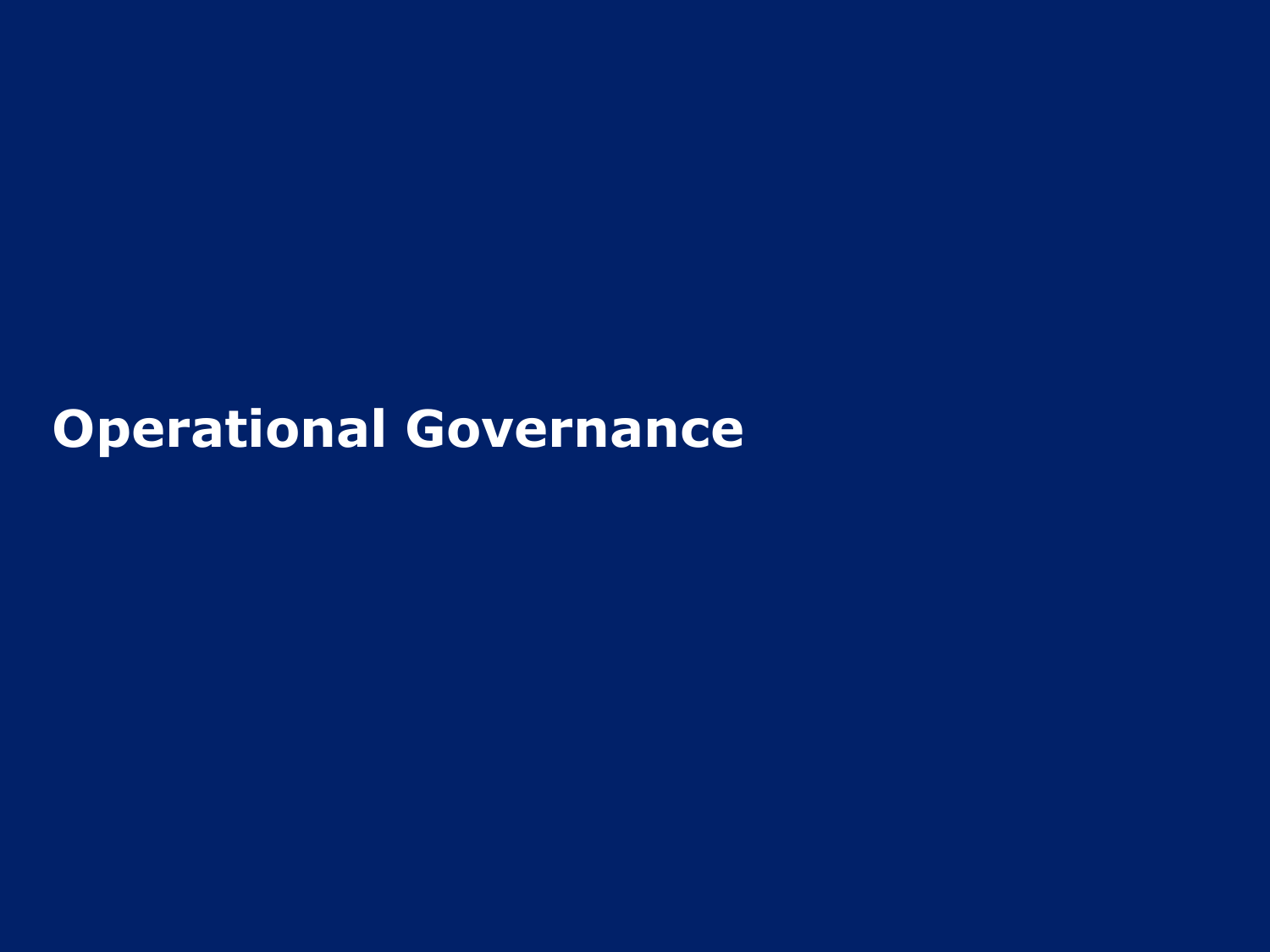### Operational Governance Structure



1. PSR - Organisation support and development